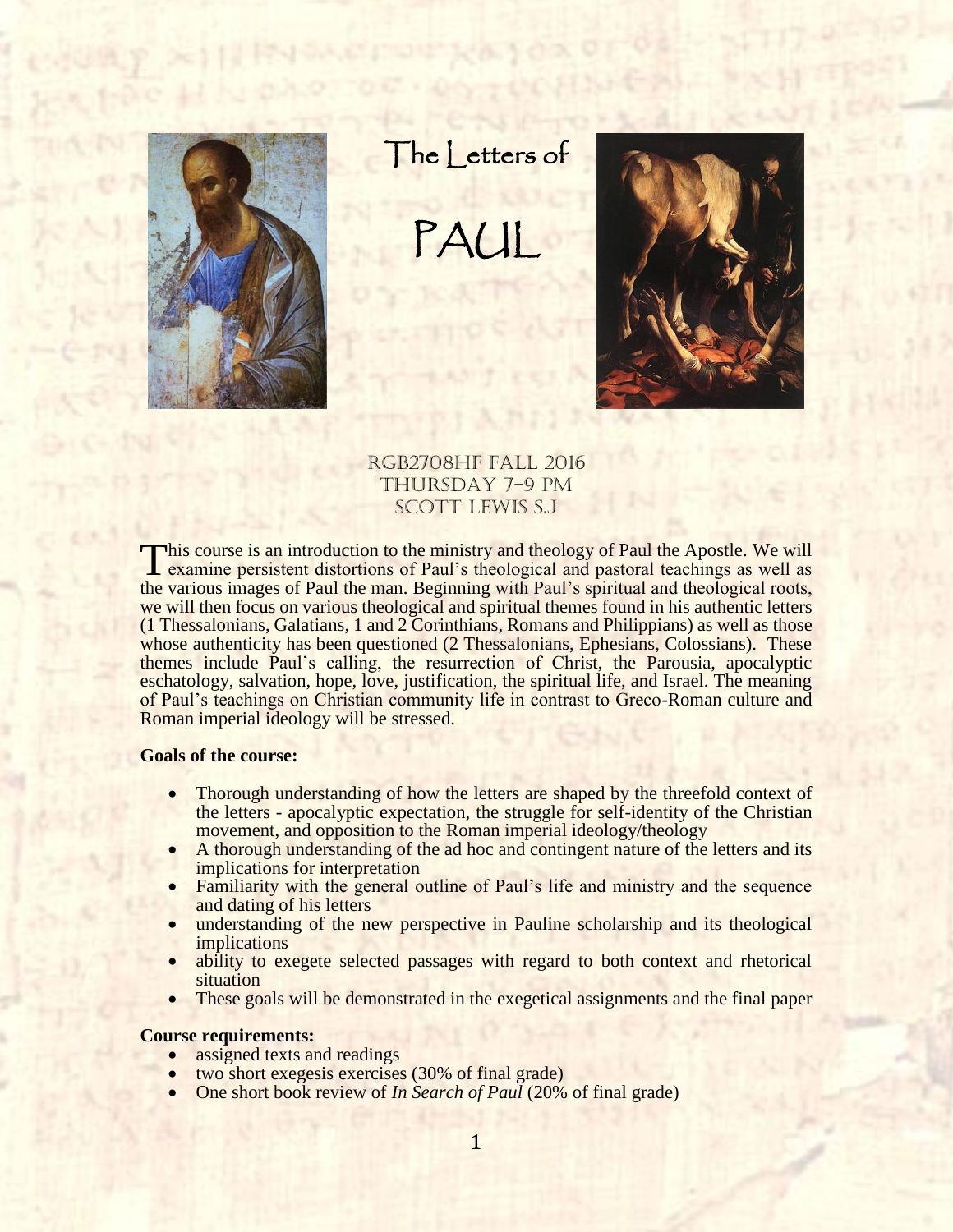one longer essay on a particular Pauline theme to be assigned (50% of final grade)

Telephone number 416-922-5474 ext. 256 (office). E-mail: [scott.lewis@utoronto.ca.](mailto:scott.lewis@utoronto.ca) Personal webpage: www[.newtestamentworld.org](http://ots.chass.utoronto.ca/users/smlewis)

All assignments and handouts will be posted on Blackboard. You will access it through your own [portal.utoronto.ca](file:///C:/Users/scott.lewis/Documents/Paul/portal.utoronto.ca) page with your UTORid. The text-only version of the weekly PowerPoint presentation will also be posted on this website.

### **REQUIRED TEXTS: Available at Crux Book Store, Wycliffe College**

| Wright, N.T.            | Paul: In Fresh Perspective (Fortress, 2005)                        |
|-------------------------|--------------------------------------------------------------------|
| Sanders, E.P            | Paul: A Very Short Introduction (Oxford University Press,<br>2001) |
| Crossan, John Dominic & |                                                                    |

Reed, Jonathan L. In Search of Paul. How Jesus's Apostle Opposed Rome's Empire with God's Kingdom. A New Vision of Paul's Words & World. (HarperSanFrancisco, 2004)

### **Course schedule (subject to minor modifications during the semester):**

## **September 15**

Images of Paul through the ages. Augustine – Luther – Stendhal. Approaching Paul's letters in a balanced way. Various issues: How faithful is the theology of Paul to the gospel of Jesus? Does he proclaim Christ or is he the "founder of Christianity?" How consistent is Paul's theology? The conversion of Paul; a general chronology of his life. Read: Wright pp. 3-20; Crossan and Reed, pp. 1-12; 75-86; Sanders 1-18. Read John Gager's article on [Paul's Contradictions: Can](http://www.jcrelations.net/en/?id=747) They Be Resolved?

## **September 22**

The role Roman imperial ideology in Paul's theology. The Parousia and the coming judgment; the importance of patient endurance. Read: Sanders pp. 33-43; I and II Thessalonians; I Corinthians 15; Wright pp. 40-58; Crossan and Reed, pp. 13-68.

#### **September 29**

Paul's spirituality: the cross, the Spirit, and the community. The values of Greco-Roman culture. In Christ Jesus there is no Greek or Jew, slave or free, male or female. Read: Crossan and Reed, pp. 69-123; Sanders pp. 26-33; Wright pp. 59-82.

### **October 6 - First paper due! No late papers!**

Philippians: the *kenosis* of Christ; Christian humility. Philemon: relationships in the new age. Read: Philippians; Philemon. Read: Crossan and Reed, pp. 124-177.

### **October 13**

*Paul's fractious and tumultuous church* – 1 Corinthians; the cross as God's wisdom; the nature of the community ethical life. Read: Sanders pp. 101-116; Wright pp. 21- 39; Crossan and Reed, pp. 178-234. I Corinthians 1-6;